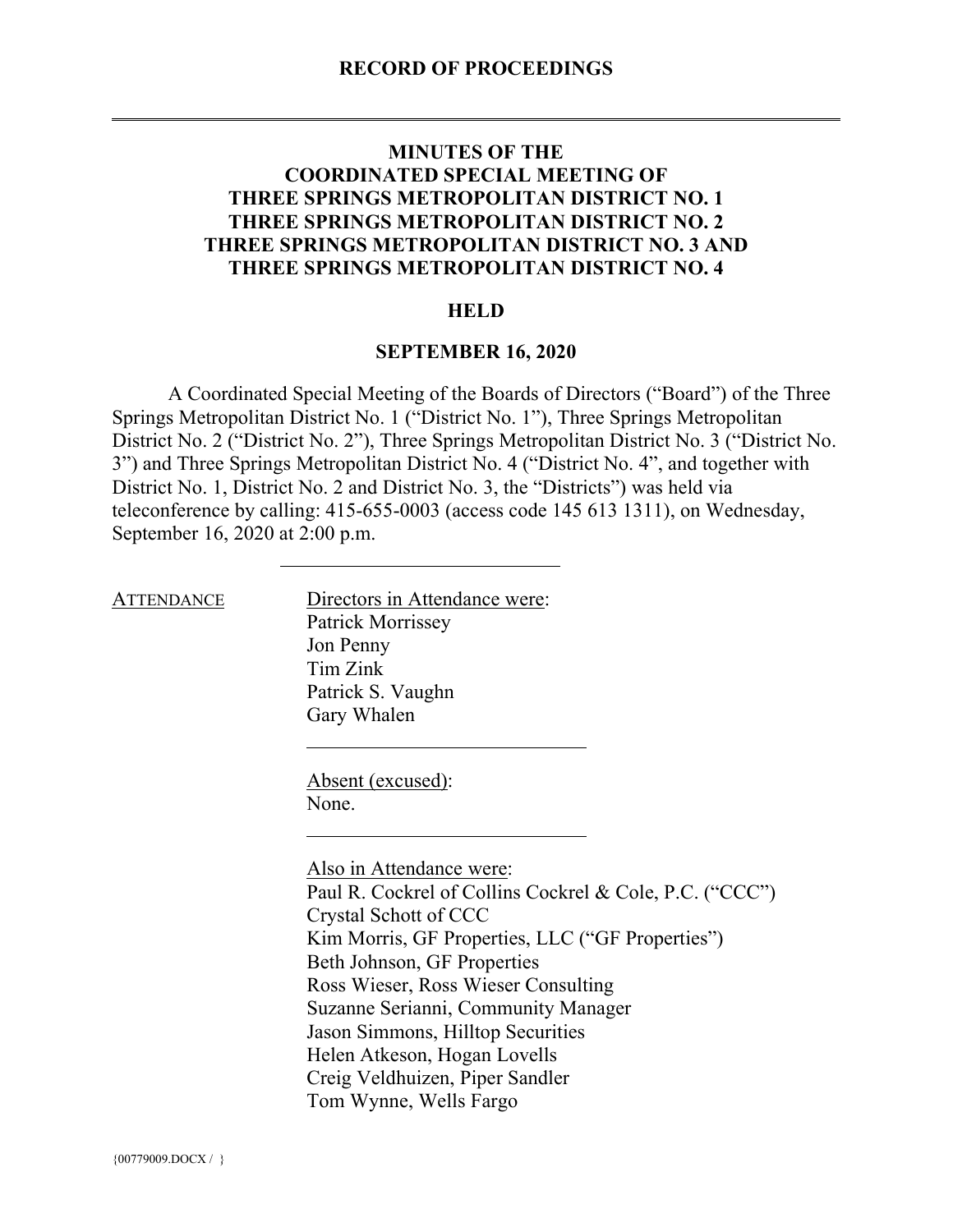### CONFLICTS OF INTEREST Mr. Cockrel reported that general conflict of interest statements had previously been received from all directors and filed with the Secretary of State more than 72 hours in advance of the meeting,

disclosing potential conflicts of interest as follows.

Chairman Morrissey, is the President and COO of and employed by GF Properties Group, LLC ("GFP"), a Colorado limited liability company, which is affiliated with GRVP, LLC ("GRVP"), a Colorado limited liability company, which is the owner and master developer of all or a significant share of the developable real property within each of the Districts. Additionally, he is an authorized representative of Tierra Group, LLC ("Tierra"), which is the sole member of (i) GRVP and (ii) Tierra Vision Homes, LLC, Tierra Custom Homes, LLC, GFP Mercado, LLC, Confluence Durango, LLC and GFP 3S Apartments, LLC, related entities which own or will own and improve properties within the Districts. GFP, GRVP and Tierra (the "Companies") are each indirectly owned by the Southern Ute Indian Tribe (the "Tribe"). The Tribe is the sole member of GFMC, LLC ("GFMC"), which is the manager of each of the Companies. He is regularly authorized by GFMC to carry out various management activities of the Companies. Although he is an officer, employee and agent of the Companies, he is not an owner or creditor of the Companies, GFMC or the Tribe, nor does he have any other substantial financial interest in the Companies, GFMC or the Tribe.

Director Vaughn is the Operating Director – Non-Energy and an employee of the Southern Ute Indian Tribe Growth Fund, a division of the Tribe. The Tribe is the sole owner of GFP, which is affiliated with GRVP, a Colorado limited liability company, which is the owner and master developer of all or a significant share of the developable real property within the District. Additionally, he is an authorized representative of Tierra, which is the sole member of (i) GRVP and (ii) Tierra Vision Homes, LLC, Tierra Custom Homes, LLC, GFP Mercado, LLC, Confluence Durango, LLC and GFP 3S Apartments, LLC, related entities which own or will own and improve properties within the District. GFP, GRVP and Tierra are each directly or indirectly owned by the Tribe. The Tribe is the sole member of GFMC, which is the manager of each of the Companies. He is an authorized representative of GFMC for various business purposes. Although he is an officer, employee and agent of the Companies, he is not an owner or creditor of the Companies, GFMC or the Tribe, nor does he have any other substantial financial interest in the Companies,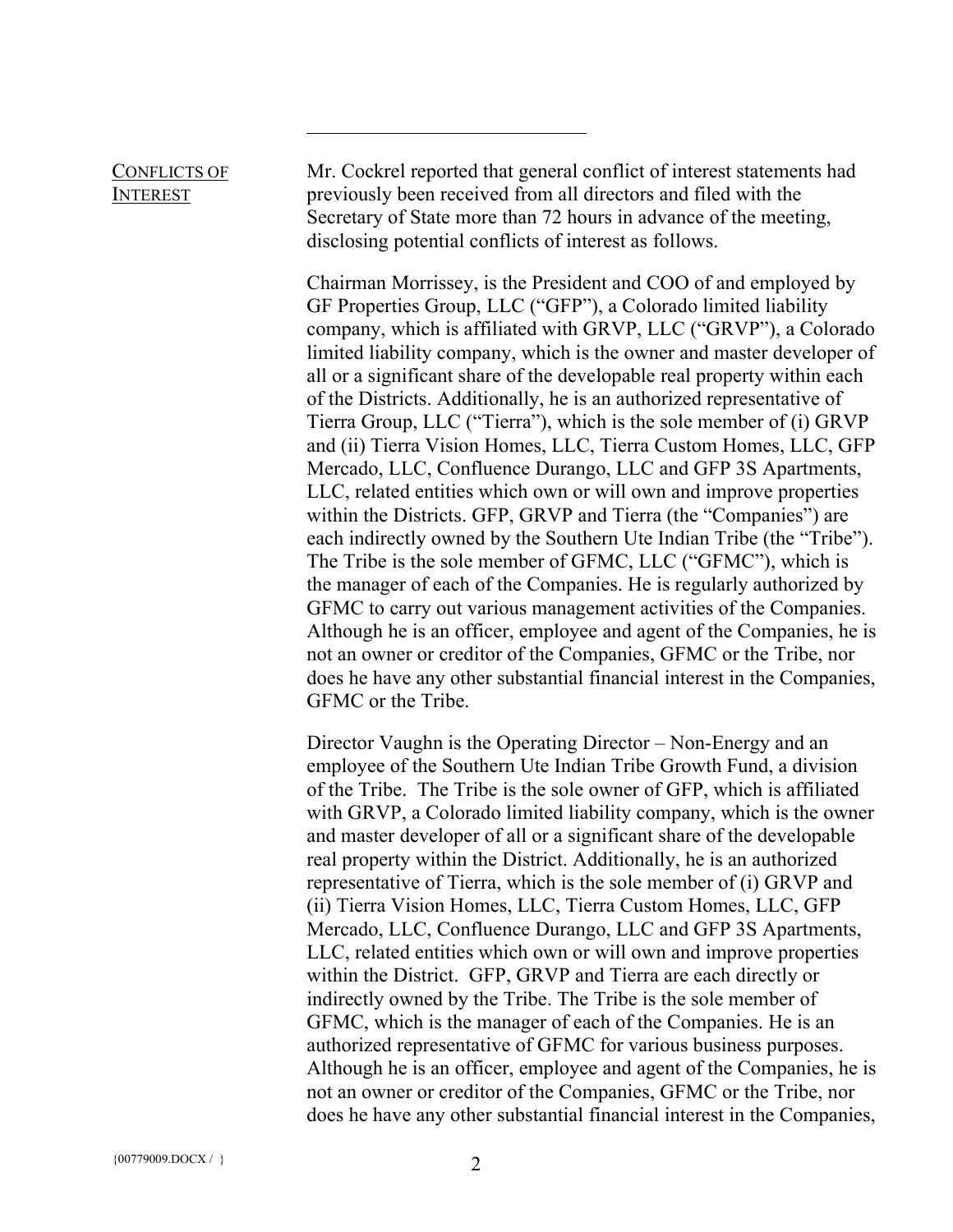GFMC or the Tribe.

Director Penny is employed by GFP. Additionally, he is an authorized representative of Tierra, which is the sole member of (i) GRVP and (ii) Tierra Vision Homes, LLC, Tierra Custom Homes, LLC, GFP Mercado, LLC, Confluence Durango, LLC and GFP 3S Apartments, LLC, related entities which own or will own and improve properties within the District. GFP, GRVP and Tierra are each directly or indirectly owned by the Tribe. The Tribe is the sole member of GFMC, which is the manager of each of the Companies. He is regularly authorized by GFMC to carry out various management activities of the Companies. Although he is an officer, employee and agent of the Companies, he is not an owner or creditor of the Companies, GFMC or the Tribe, nor does he have any other substantial financial interest in the Companies, GFMC or the Tribe.

Director Zink is also employed by GFP. Additionally, he is an authorized representative of Tierra, which is the sole member of (i) GRVP and (ii) Tierra Vision Homes, LLC, Tierra Custom Homes, LLC, GFP Mercado, LLC, Confluence Durango, LLC and GFP 3S Apartments, LLC, related entities which own or will own and improve properties within the District. GFP, GRVP and Tierra are each directly or indirectly owned by the Tribe. The Tribe is the sole member of GFMC, which is the manager of each of the Companies. He is regularly authorized by GFMC to carry out various management activities of the Companies. Although he is an officer, employee and agent of the Companies, he is not an owner or creditor of the Companies, GFMC or the Tribe, nor does he have any other substantial financial interest in the Companies, GFMC or the Tribe.

Director Whalen is also employed by GFP. Additionally, he is an authorized representative of Tierra, which is the sole member of (i) GRVP and (ii) Tierra Vision Homes, LLC, Tierra Custom Homes, LLC, GFP Mercado, LLC, Confluence Durango, LLC and GFP 3S Apartments, LLC, related entities which own or will own and improve properties within the District. GFP, GRVP and Tierra are each directly or indirectly owned by the Tribe. The Tribe is the sole member of GFMC, which is the manager of each of the Companies. He is regularly authorized by GFMC to carry out various management activities of the Companies. Although he is an officer, employee and agent of the Companies, he is not an owner or creditor of the Companies, GFMC or the Tribe, nor does he have any other substantial financial interest in the Companies, GFMC or the Tribe.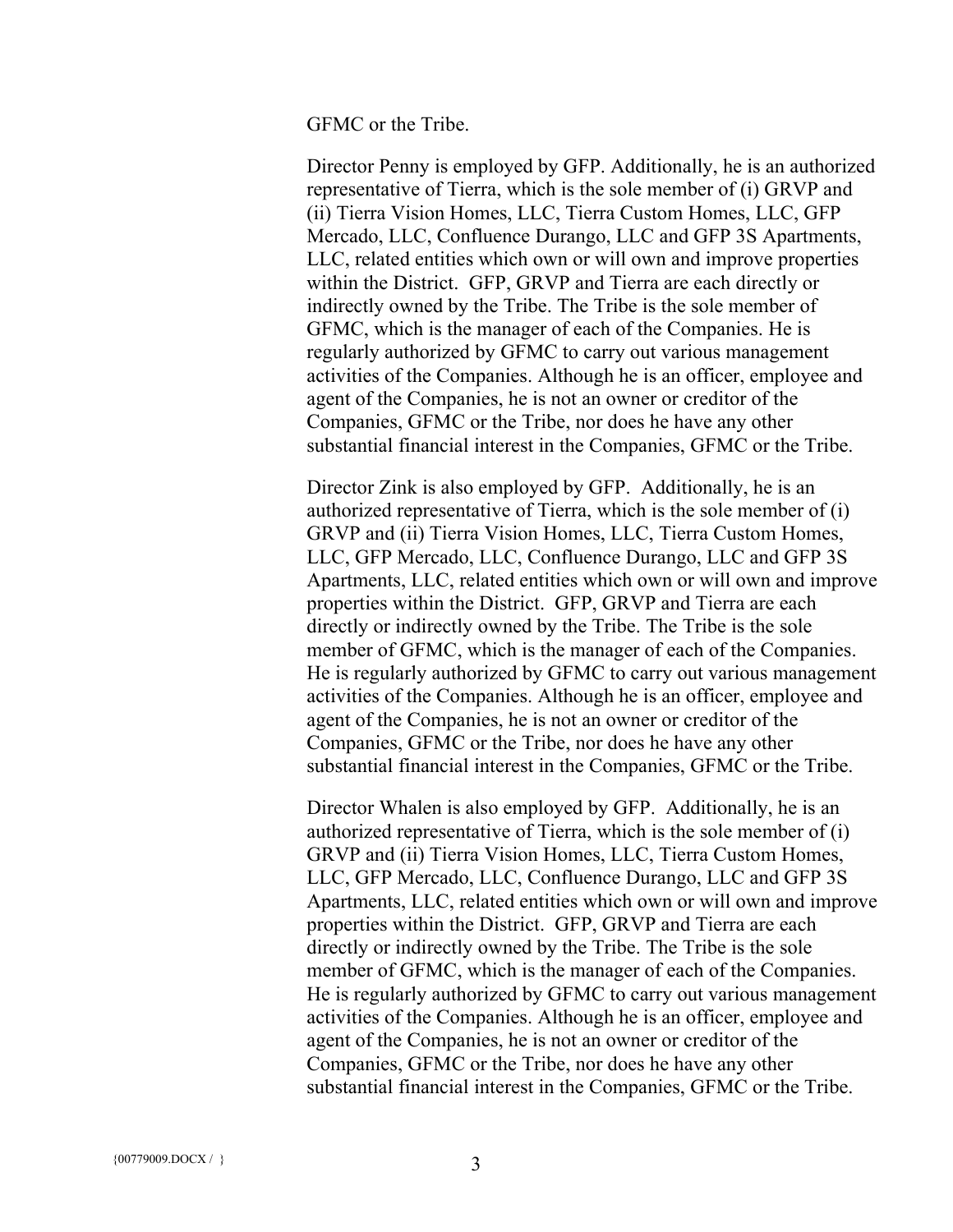All Directors present stated that the participation of at least three of them in the meeting was necessary to obtain a quorum of the Board or otherwise enable the Board to act; that written disclosures of such potential conflicts of interest of each Director had been filed with the Board and the Secretary of State in accordance with statutory requirements; and that the nature of each Director's private interests related to their employment and/or officership positions with the above-mentioned entities. After each Director had summarily stated for the record the fact and nature of his private interests and had further stated that the determination to participate in voting or take any other action on any contract or other matter in which he may have a private interest would be made in compliance with Section 24-18-  $201(1)(b)(V)$ , C.R.S., on an ad hoc basis, the Board turned their attention to the agenda items. All Disclosure of Potential Conflict of Interest Statements previously filed are deemed continuing for all purposes and are incorporated into the record of the meeting. MINUTES The Board reviewed the minutes of the July 22, 2020 Special Meeting. After discussion and upon motion duly made by Director Vaughn, seconded by Director Whalen and unanimously carried, the minutes of the meeting were approved as revised. PUBLIC COMMENT None. FINANCIAL REPORT The financial reports for each District and a summary of invoices totaling \$128,221.17 for ratification and payment, which summary is attached hereto and incorporated herein by this reference. After discussion and upon motion duly made by Director Zink, seconded by Director Penny and unanimously carried, the Board of District No. 3 ratified and approved disbursements and payment of all invoices totaling \$128,221.17 as set forth on the summary. Ross Wieser then presented the August 31, 2019 financials for review.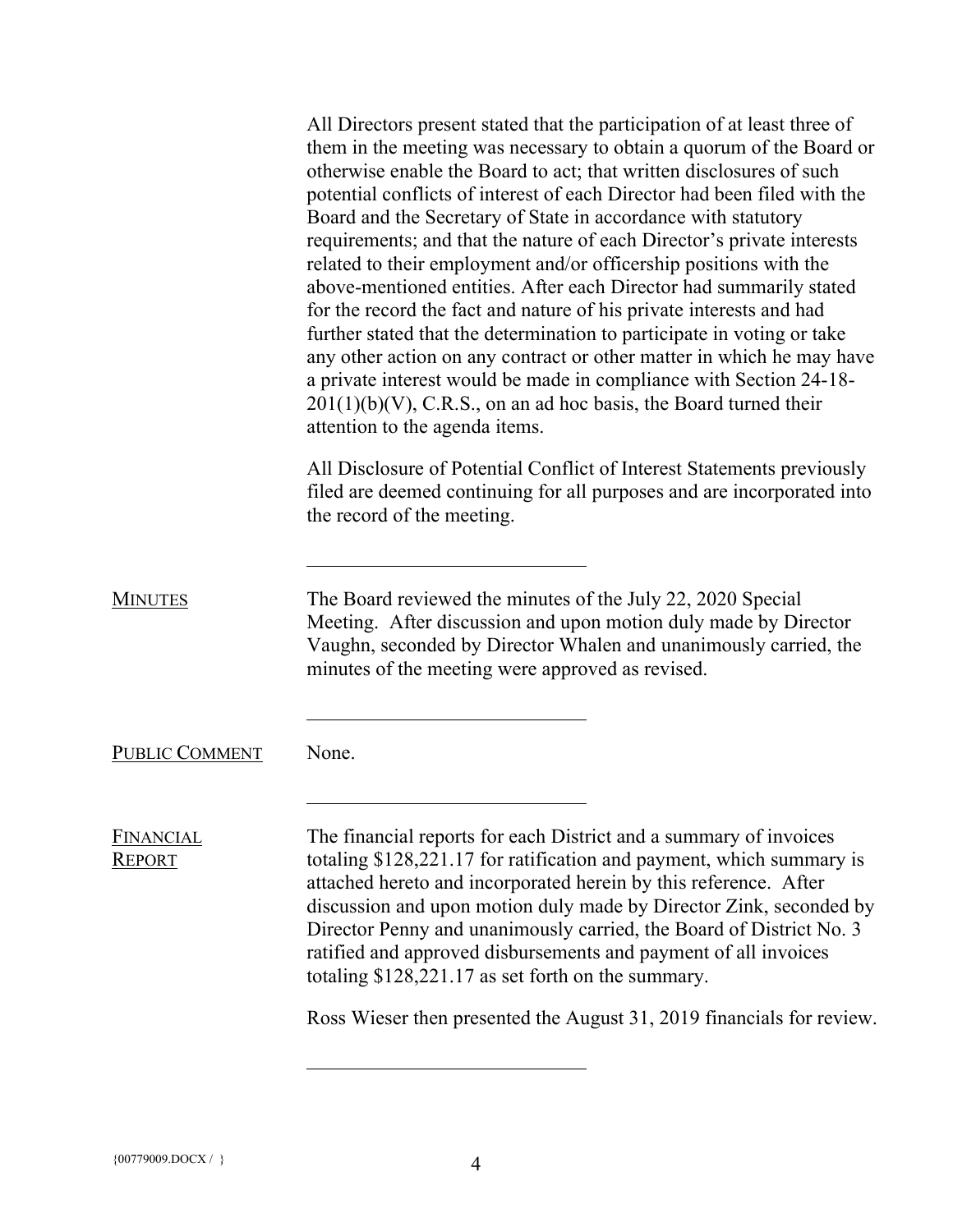| PRELIMINARY<br>2021 BUDGET<br><b>REVIEW</b> | Mr. Wieser noted since the preliminary assessed valuation has not<br>come out yet, the budget numbers are only estimates based on last<br>year's final assessed valuation. He then discussed the preliminary<br>2021 draft budget with the Board.                                                                                                                                                                                                                                                               |
|---------------------------------------------|-----------------------------------------------------------------------------------------------------------------------------------------------------------------------------------------------------------------------------------------------------------------------------------------------------------------------------------------------------------------------------------------------------------------------------------------------------------------------------------------------------------------|
| <b>BOND ISSUANCE</b><br><u>Discussion</u>   | Mr. Cockrel summarized the refinancing documents and relation<br>between the Districts. Mr. Simmons discussed matters relating to<br>bond pricing, schedules, market, and timetable. Ms. Atkeson<br>reviewed each Authorizing Resolutions and attachments, including<br>principal amounts, trust indentures, payments, use of proceeds,<br>preliminary offering memorandum, continuing disclosure agreement,<br>and refunding timeline.                                                                         |
| DISTRICT No. 1<br><b>BONDS</b>              | The Authorizing Resolution for District No. 1 Limited Tax<br>Convertible General Obligation Refunding Bonds in the approximate<br>principal amount of \$24,000,000 and the Subordinate Limited Tax<br>General Obligation Refunding Bonds in the approximate principal<br>amount of \$8,000,000 was then presented to the Board. After<br>discussion and upon motion duly made by Director Vaughn, seconded<br>by Director Whalen and unanimously carried to approve District No.<br>1's Authorizing Resolution. |
| <b>DISTRICT NO. 4</b><br><b>BONDS</b>       | The Authorizing Resolution for District No. 4 Limited Tax<br>Convertible General Obligation Refunding Bonds in the approximate<br>amount of \$6,000,000 and the Subordinate Limited Tax General<br>Obligation Refunding Bonds in the approximate principal amount of<br>\$3,000,000 was then presented to the Board. After discussion and<br>upon motion duly made by Director Vaughn, seconded by Director<br>Penny and unanimously carried to approve District No. 4's<br>Authorizing Resolution.             |
| DISTRICT No. 3<br><b>NOTE</b>               | The Third Amended and Restated Authorizing Resolution for District<br>No. 3 authorizing issuance of the Third Revised Revenue Junior<br>Revenue Note, Series 2013 in a principal amount not to exceed<br>\$11,500,000 was then presented to the Board. After discussion and<br>upon motion duly made by Director Zink, seconded by Director<br>Whalen and unanimously carried to approve District No. 3's Third<br>Amended and Restated Authorizing Resolution.                                                 |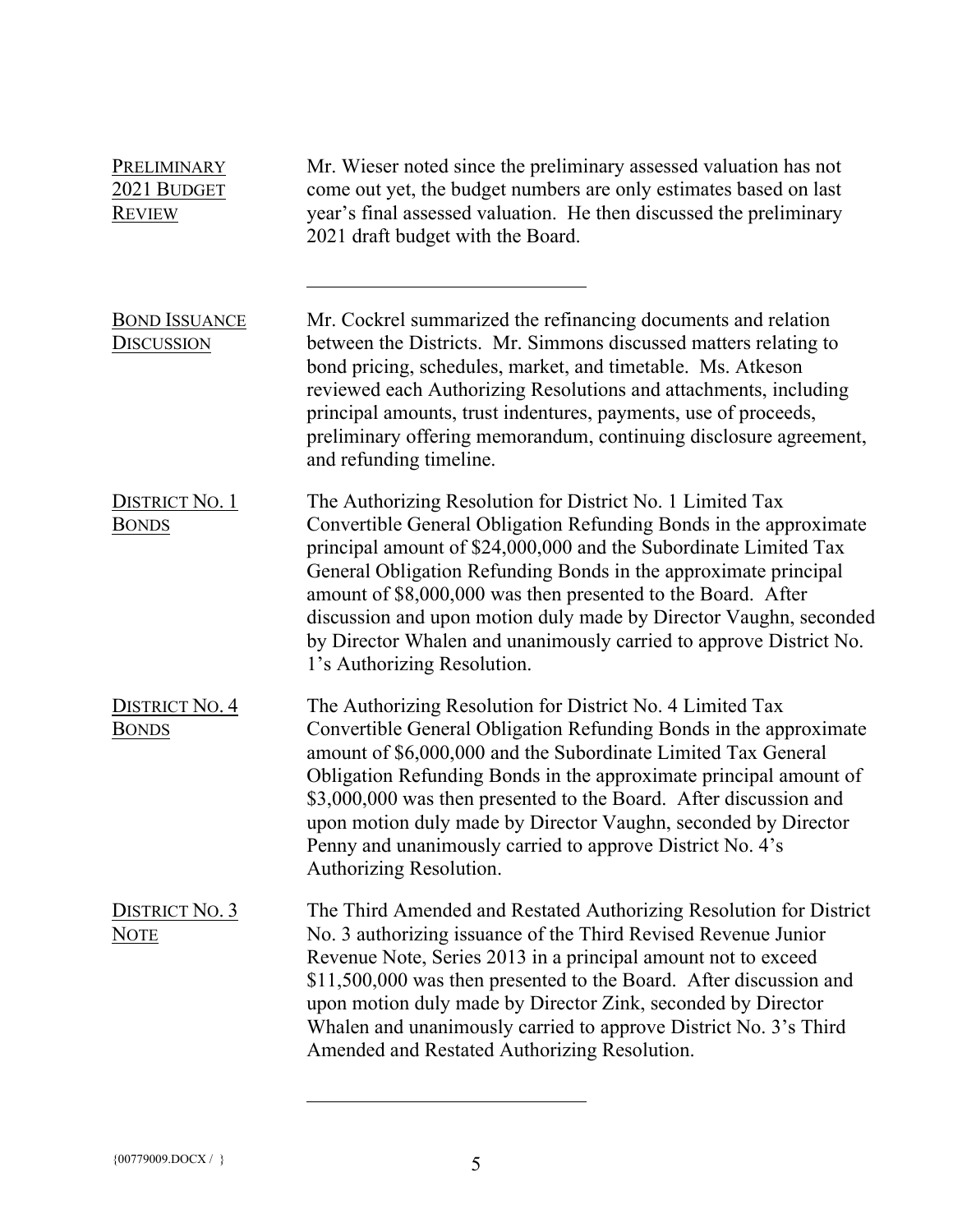| <b>DISTRICT NO. 3</b><br><b>JUNIOR REVENUE</b><br><b>NOTE</b>                                                               | The Resolution and Note for District No. 3's issuance of a Junior<br>Revenue Note in the approximate principal amount of \$4,000,000 was<br>then presented to the Board. After discussion and upon motion duly<br>made by Director Vaughn, seconded by Director Whalen and<br>unanimously carried to approve District No. 3's Junior Revenue Note<br>and Note Resolution.                                                                         |
|-----------------------------------------------------------------------------------------------------------------------------|---------------------------------------------------------------------------------------------------------------------------------------------------------------------------------------------------------------------------------------------------------------------------------------------------------------------------------------------------------------------------------------------------------------------------------------------------|
| <b>AMENDMENT TO</b><br><b>INTER-DISTRICT</b><br>FINANCING<br><b>AGREEMENT</b>                                               | Mr. Cockrel discussed District Nos. 1, 2 and 3 Resolutions Approving<br>the Amendment of Inter-District Financing Agreement. After<br>discussion and upon motion duly made by Director Vaughn, seconded<br>by Director Zink and unanimously carried to approve the Amendment<br>of Inter-District Financing Agreement. It was noted that, each Board<br>separately voted and approves the Amendment.                                              |
| <b>DISTRICT NOS. 3</b><br>AND <sub>4</sub><br><b>AMENDMENT TO</b><br><b>INTER-DISTRICT</b><br>FINANCING<br><b>AGREEMENT</b> | Mr. Cockrel discussed District Nos. 3 and 4 Resolutions Approving<br>the Amendment of Inter-District Financing Agreement. After<br>discussion and upon motion duly made by Director Vaughn, seconded<br>by Director Zink and unanimously carried to approve the Amendment<br>of Inter-District Financing Agreement. It was noted that, each Board<br>separately voted and approves the Amendment.                                                 |
| DISTRICT No. 3<br><b>NINTH</b><br><b>AMENDMENT OF</b><br><b>ACQUISITION AND</b><br><b>REIMBURSEMENT</b><br><b>AGREEMENT</b> | Mr. Cockrel discussed and presented to the Board the Ninth<br>Amendment of Acquisition and Reimbursement Agreement between<br>District No. 3 and GRVP, LLC for acquisition of facilities in District<br>No. 4. After discussion and upon motion duly made by Director<br>Vaughn, seconded by Director Whalen and unanimously carried to<br>approve the Ninth Amendment of Acquisition and Reimbursement<br>Agreement with revisions as discussed. |
| DISTRICT No. 3<br><b>ESCROW</b><br><b>AGREEMENT WITH</b><br><b>UMB BANK</b>                                                 | Mr. Cockrel discussed and presented to the Board District No. 3's<br>Escrow Agreement with UMB Bank related to refunding of the<br>District's Series 2010 Bonds. After discussion and upon motion duly<br>made by Director Penny, seconded by Director Zink and unanimously<br>carried to approve the Escrow Agreement as presented.                                                                                                              |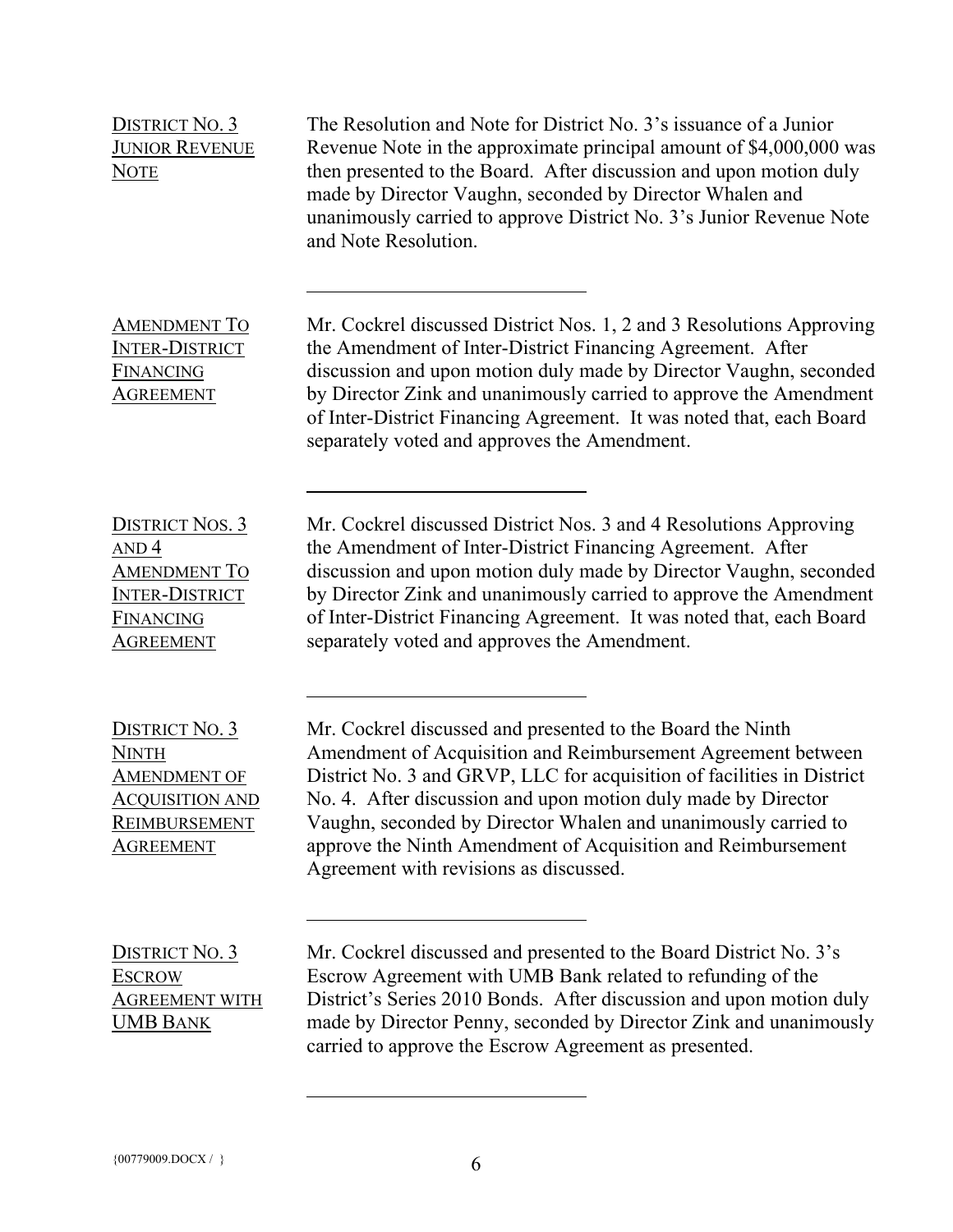# DEVELOPMENT REPORT

Director Morrissey presented the following Change Orders for approval, summaries of which are attached hereto and incorporated herein by this reference:

Azteca Landscape, Inc. CO #1 to Work Order #1 \$2,399.47

Short-Elliott-Hendrickson, Inc. CO #3 to Work Order #1 \$2,000.00

After discussion and upon motion duly made by Director Morrissey, seconded by Director Vaughn and unanimously carried, the Board ratified the Change Orders as presented and appropriation of funds therefor.

### MEETING ADJOURNED

There being no further business to come before the Board at this time, a motion was duly made by Director Zink, seconded by Director Vaughn and unanimously carried, the meeting was adjourned.

Respectfully submitted,

Crystal Schott, Secretary for the Meeting